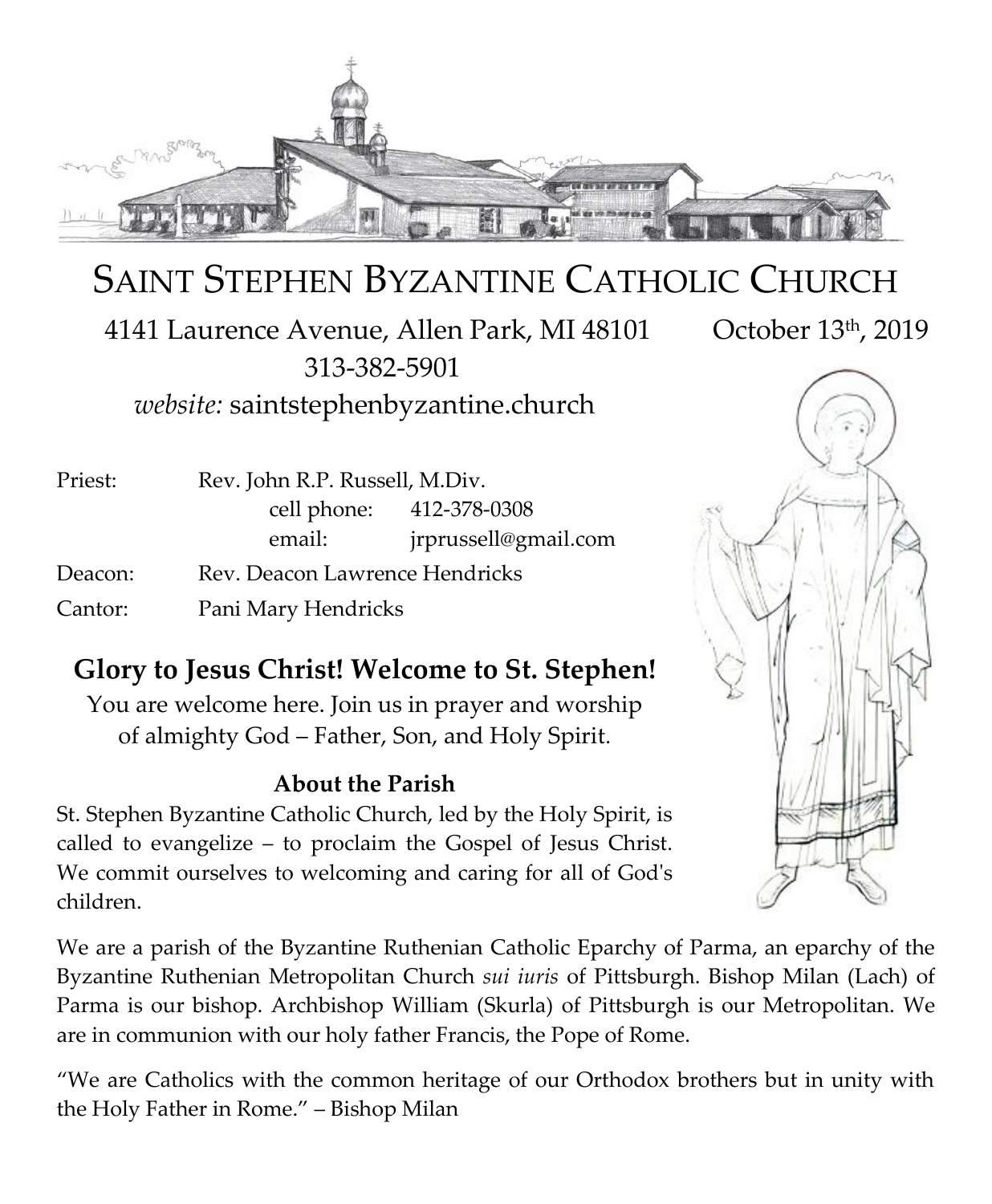# LITURGICAL SERVICE TIMES

Sunday & Saturday **Divine Liturgy** at 10:00am

Wednesday evening **Divine Liturgy** at 7:00pm

Friday & Saturday evening **Vespers** at 7:00pm, followed by **Confession**

# HOLY MYSTERIES

### **Holy Baptism and Chrismation**

All you who have been baptized into Christ have been clothed in Christ. Alleluia!

Those who are not yet baptized and/or chrismated, contact Fr. John. Your life depends on it! A period of preparation and instruction (catechumenate) of at least one full year may precede adult baptisms and/or chrismations.

If you are expecting a child, please contact Fr. John to arrange for the child's baptism, chrismation, and communion (traditionally forty days after birth).

### **Holy Communion**

Unless we eat the body and drink the blood of the Lord, we have no life in us.

Holy Communion is first received when we are baptized and chrismated. Thereafter, we receive frequently to nourish and sustain us in our life in Christ. Before we receive, we prepare according to our ability with prayer (traditionally including Vespers & Matins), fasting (traditionally from midnight or from Vespers), and holy repentance.

Those unable to attend Divine Liturgies should contact Fr. John to arrange for him to bring them holy communion.

### **Holy Repentance**

All of us sin and fall short of the glory of God. As often as we fall, let us get up again! Never despair of salvation, for God loves us and forgives us as often as we repent. Opportunities for confession are scheduled most Fridays and Saturdays after Vespers and other times by appointment. Just ask!

Four times a year, once during each of the penitential seasons, we celebrate the full Office of Holy Repentance, which includes psalms, readings, prayers and the opportunity for private confession and absolution. We will next celebrate this during the Philip's Fast, **Thursday, December 19th at 7pm**.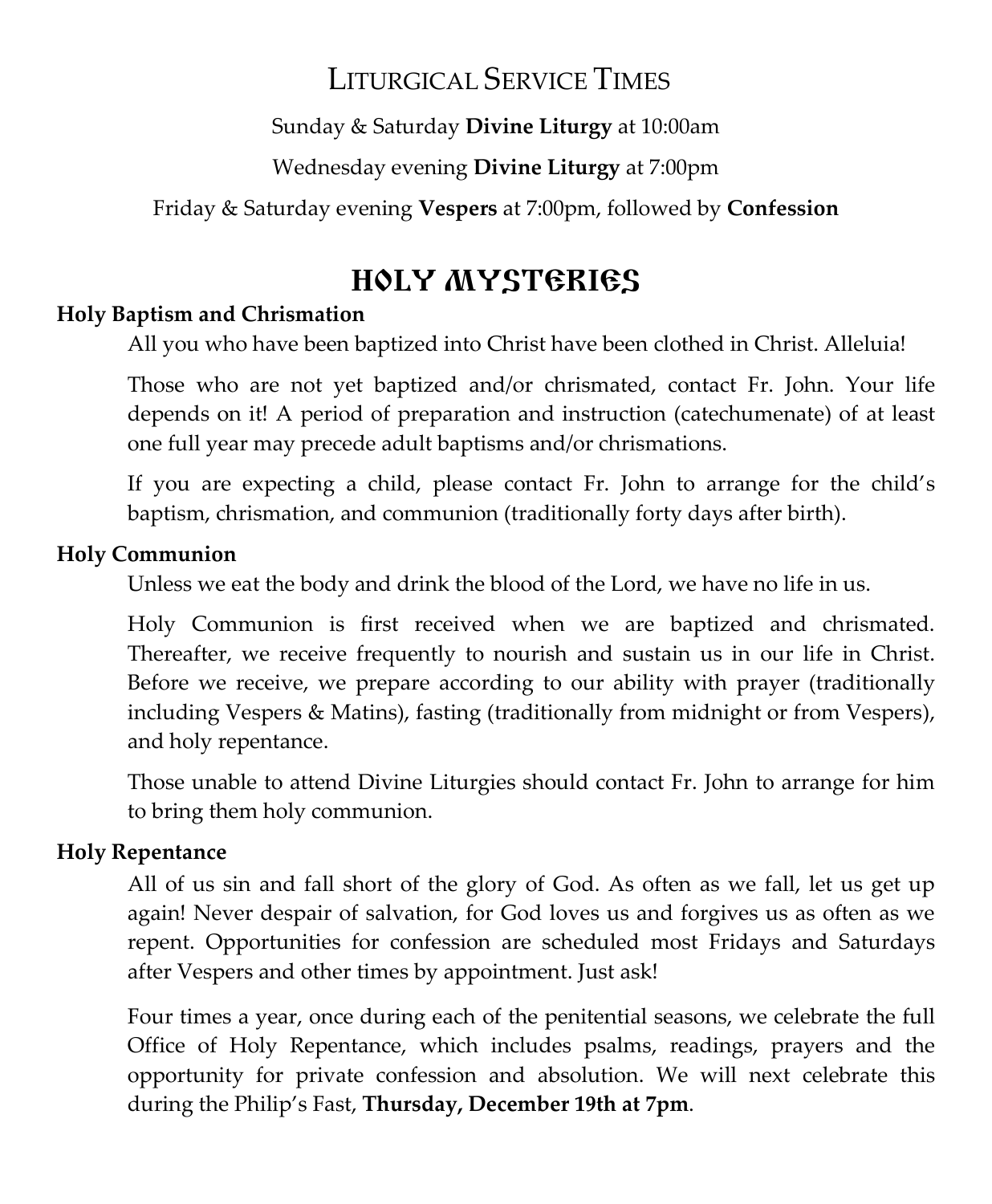### **Holy Anointing**

Holy anointing is offered to all in need of healing every year on Holy Wednesday. If anyone is sick, call Fr. John (412-378-0308), and he will come pray over you and anoint you with oil in the name of the Lord. This is not only for the dying, but for all who are in need of healing. Before surgery of any kind, it is good to first be anointed.

### **Monasticism**

Monks and nuns are witnesses to the gospel carrying on the spirit of martyrdom and prophecy in the Church today. Inquire at these monasteries to pursue this vocation:

**Holy Resurrection Monastery** 300 S 2nd Ave, PO Box 276, St. Nazianz, WI 54232 (920) 881-4009 monks@hrmonline.org hrmonline.org

**Christ the Bridegroom Monastery** 17485 Mumford Rd. Burton, OH 44021 440-834-0290 christthebridegroom@gmail.com christthebridegroom.org

### **Holy Matrimony**

We rejoice with those preparing to be crowned in marriage. They are an icon of Christ and his Church. Contact Fr. John at least six months in advance of your wedding date to begin marriage preparation (and before you rent a hall!).

### **Holy Orders**

For the sake of holy order, the Church needs deacons, priests, and bishops (and also readers, cantors, and subdeacons). Contact Fr. John to discuss the possibility of serving the Church in ordained ministry. The eparchy's Director of Vocations is the Rt. Rev. Mitred Archpriest Marek Visnovsky 216-741-8773 ext. 6; frmvisnovsky@parma.org

### **Funerals**

Brothers and sisters, we are going to die. It is good to remember this daily and to always be prepared for it. We know not the hour.

Death does not end our relationship with those who have died. We venerate the bodies of our departed saints and loved ones, because we believe in the resurrection. It is a work of mercy and a sign of faith in the coming resurrection to bury the dead and to pray for them.

The Church understandingly permits but does not prefer or encourage cremation, because we expect the resurrection of the body. The funeral must be celebrated in the church with the body prior to the cremation.

Our departed loved one attends the funeral with us and is not closed off from us. Many of the prayers are prayers *of* the departed one, to which we give voice. As a sign of this, when possible, the casket is traditionally open until the end of the funeral.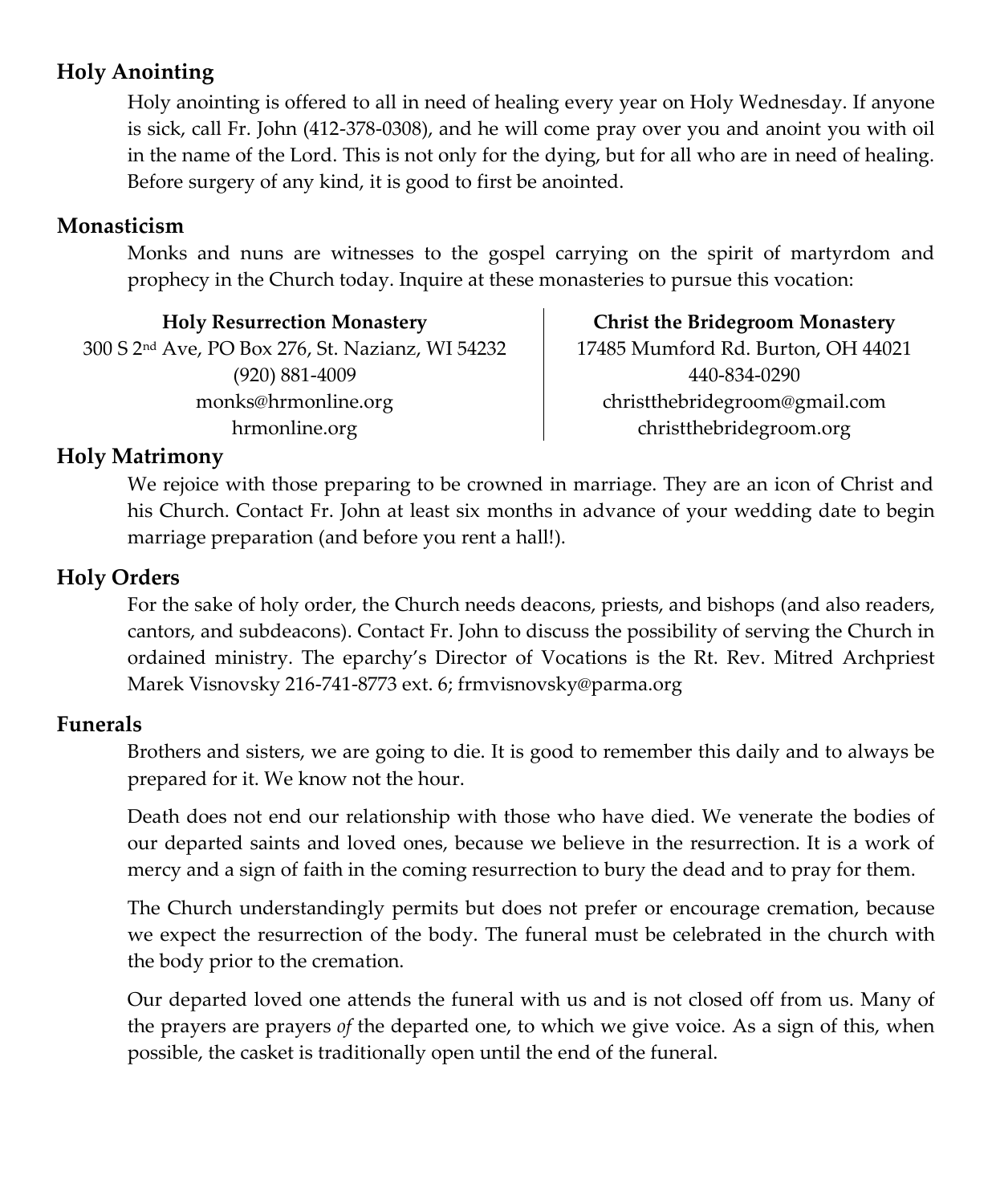Sunday, October 13, 2019 EIGHTEENTH SUNDAY AFTER PENTECOST. Tone 1 SUNDAY OF THE FATHERS OF THE SEVENTH ECUMENICAL COUNCIL. The Holy Martyrs Carpus, Papylus and Agathonica (250).

*Vespers Paramia:* Genesis 14:14-20 • Deut. 1:8-11, 15-17 • Deut. 10:14-21. *7th Resurrectional Matins Gospel:* John 20:1-10. 2 Corinthians 9:6-11 *& for the Fathers*: Hebrews 13:7-16. Luke 8:5-15 *& for the Fathers*: John 17:1-13.

**8:00am Matins 10:00am Divine Liturgy** *- for the people of the parish*

> *+Ernie Semak, from Maryalice Lukas +John (Jack) Bonacor, from Phyllis Humenik*

Reader: Peter Raupp

*11:30am Guild Meeting*

**12:30pm Vespers**

## Monday, October 14, 2019

The Holy Martyrs Nazarius, Gervase, Protase, and Celsus (60). Our Venerable Mother Paraskeva of Trnovo (1201). The Passing of the Blessed Martyr, the Priest Roman Lysko (1949).

Philippians 1:1-7. Luke 9:18-22.

# Tuesday, October 15, 2019

Our Venerable Father Euthymius the Younger (9th Century). The Venerable Martyr Lucian, Priest of the Great Church of Antioch (312).

Philippians 1:8-14. Luke 9:23-27.

**6:00pm Vespers 7:00pm Divine Liturgy** 

 *Special intention of Br. Tadey Kherovych, from Melinda Dewitt*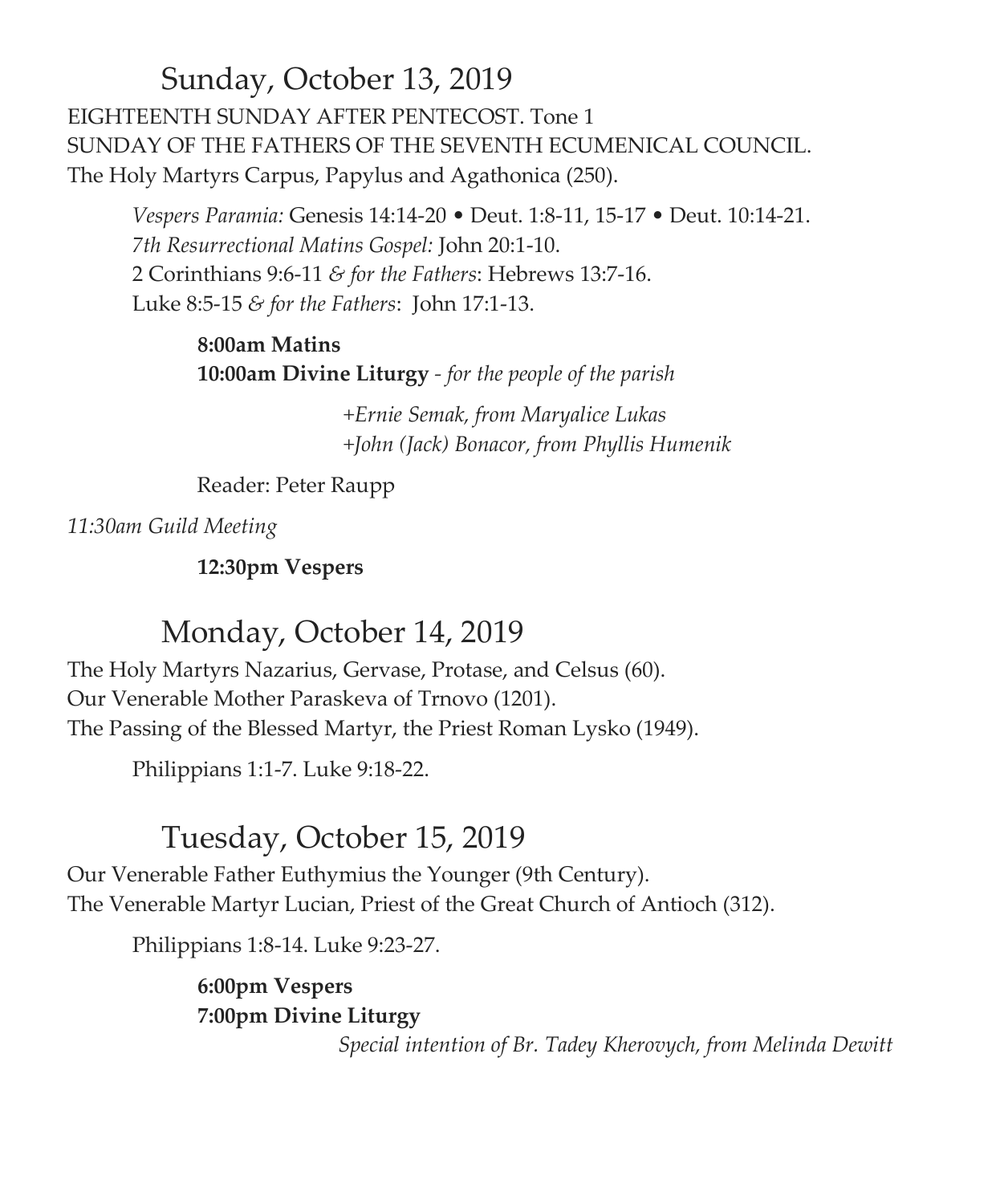Wednesday, October 16, 2019

The Holy Martyr Longinus the Centurion.

Philippians 1:12-20a. Luke 9:44-50.

**6:00pm Vespers 7:00pm Divine Liturgy**

*+Bennie, +Mary, +John Thomas, & +Sidney, from Mary Ann Osmond*

## Thursday, October 17, 2019

The Holy Prophet Hosea. The Holy Venerable Martyr Andrew of Crete (767).

Philippians 1:20b-27a. Luke 9:49-56.

**4:00pm Great Vespers for St. Luke** *(note special time)*

## Friday, October 18, 2019



The Holy Apostle and Evangelist Luke.

*Vespers:* 1 John 1:1-7 • James 1:1-12 • Jude 1-7, 17-25. *Matins Gospel:* John 21:15-25. *for Luke:* Colossians 4:5-9, 14-15, 18. Luke 10:16-22. *for the day:* Philippians 1:27-2:4. Luke 10:1-15.

**7:00pm Vespers** *- followed by Confessions*

## Saturday, October 19, 2019

The Holy Prophet Joel. The Holy Martyr Varus (307). Our Ven. Fr. John of Rila (946).

1 Corinthians 15:58-16:3. Luke 7:1-10.

**9:45am Third Hour 10:00am Divine Liturgy** *+Joseph Humenik, from Gloria & Jim Frazier*

**7:00pm Great Vespers** *- followed by Confessions*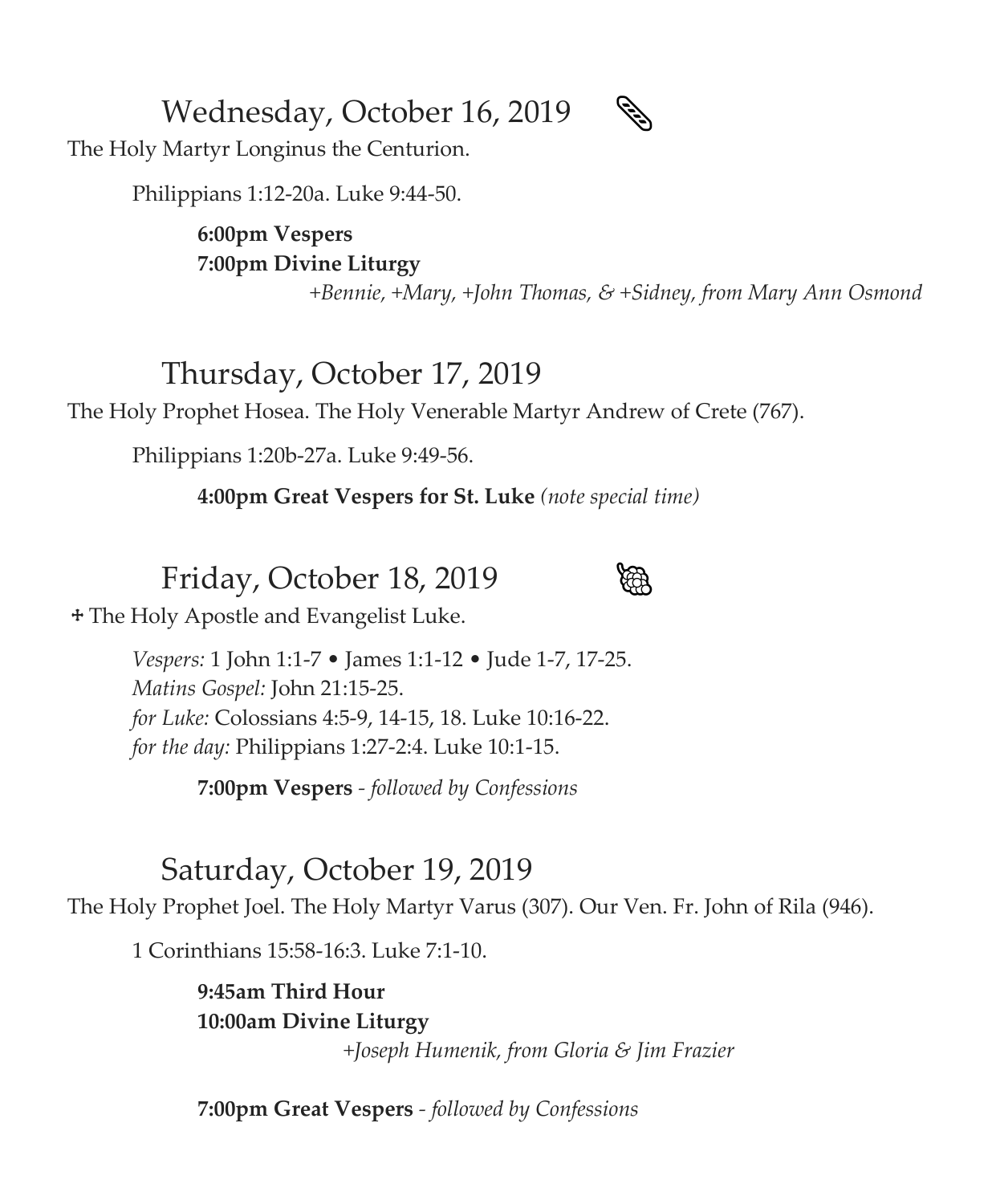## Sunday, October 20, 2019 NINTEETH SUNDAY AFTER PENTECOST. Tone 2 The Holy Great Martyr Artemius (392).

*8th Resurrectional Matins Gospel:* John 20:11-18. 2 Corinthians 11:31-12:9. Luke 16:19-31.

### **8:00am Matins 10:00am Divine Liturgy** *- for the people of the parish*

 *Special intention of Br. Tadey Kherovych, from Melinda Dewitt (10-15) +Bennie, +Mary, +John Thomas, & +Sidney, from Mary Ann Osmond (10-16) +Joseph Humenik, from Gloria & Jim Frazier (10-19)*

Reader: Elizabeth Druga

*11:30am ECF*

**12:30pm Vespers**

*5:00pm Spaghetti Dinner at St. Basil's!*

### **LEGEND**

- Great Feast
- Feast with an All-night Vigil
- $\div$  Feast with the Polyeleos at Matins
- . Feast with the Great Doxology at Matins
- *C* Feast with Six Stichera at Vespers



 by tradition, a strict fast day (no meat, dairy, eggs, fish, wine, or oil)





by tradition, a fast day permitting fish, wine, and oil (no meat, dairy, or eggs)



 by tradition, a fast day permitting dairy, eggs, fish, wine, and oil (no meat)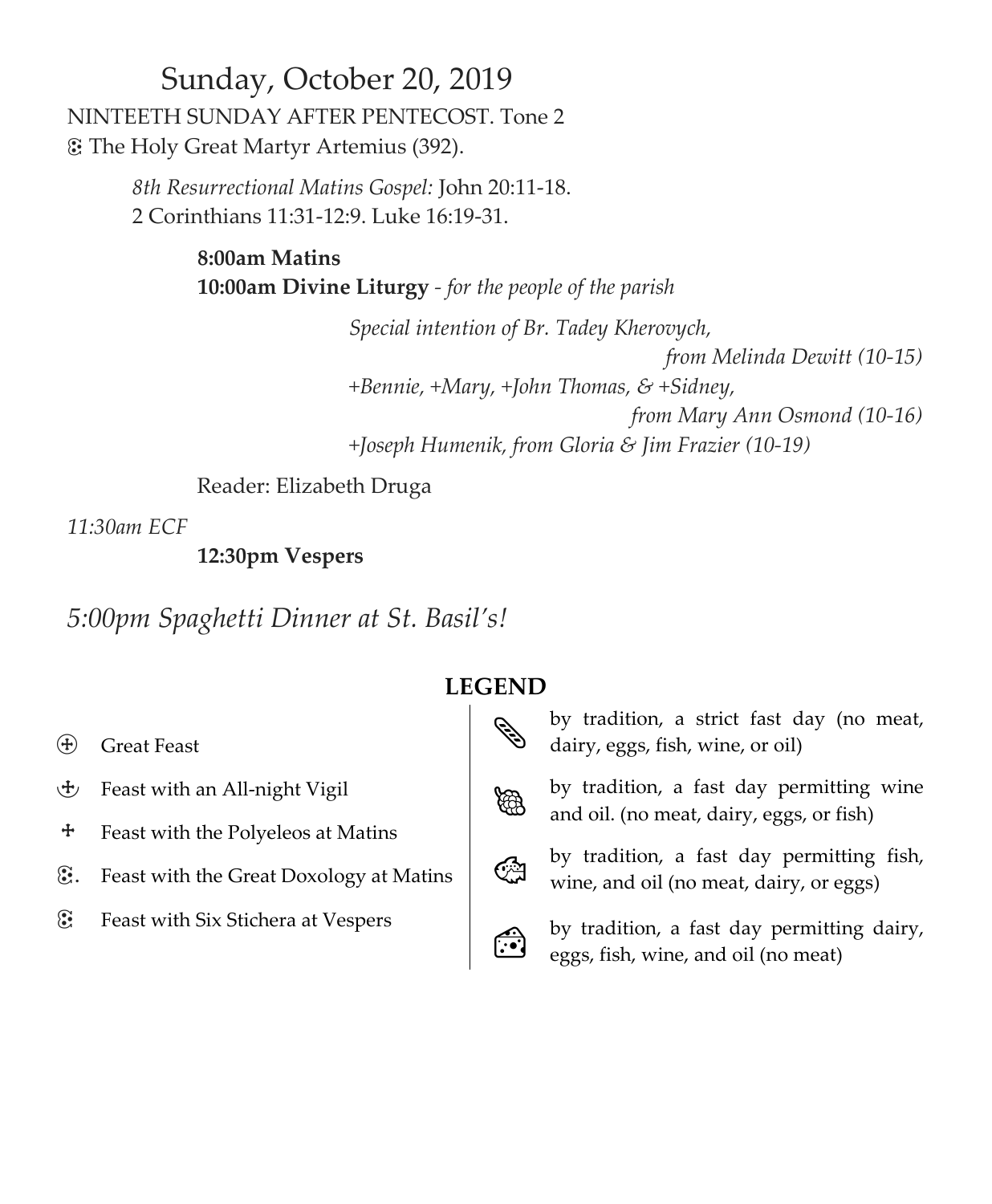# Byzantine Book Club

You are invited to join a book club! Most Mondays from 7 – 9 pm at Fr. Deacon Lawrence & Pani Mary Hendricks' home. This group has been meeting for several years to read and discuss books on Byzantine and Eastern Christianity. Our next meeting is tomorrow Monday, October 14<sup>th</sup>, at 8461 Barrington Drive, Ypsilanti, MI 48198. We are reading a new book: *Heaven Starts Now.*  And *Now* is a great time to join the Book Club!



# **The Bridegroom's Banquet**

## **Saturday, October 19**

### **St. Joseph Byzantine Catholic Church, Brecksville, Ohio**

You're invited to the "Bridegroom's Banquet," a benefit dinner for the nuns of Christ the Bridegroom Monastery, on Saturday, October 19, at St. Joseph Byzantine Catholic Church in Brecksville, Ohio. There is no cost to attend the dinner, but registration is required (by October 7). Adults 21 and older may attend. Enjoy a buffet dinner, entertainment, and an evening with the nuns and their guests. Learn more about & support the nuns and their life of prayer and hospitality. Donations given at the event or designated ahead of time will be doubled by matching donors. For more information and to register, please visit [www.christthebridegroom.org](http://www.christthebridegroom.org/) or call 440-834-0290.

# Spaghetti Dinner!

The Priests of the Great Lakes Protopresbyterate are getting together on **Sunday, October 20th** at St. Basil's in Sterling Heights to prepare *you* a spaghetti dinner. *Free of charge!* Dinner is open to all parishioners of the Great Lakes Protopresbyterate and their guests. All you need to do is show up e mangia la pasta! Hey, what's a matter for you!? No parla Italiano? No problema – come and enjoy spaghetti anyway! Dinner begins at **5:00 p.m.**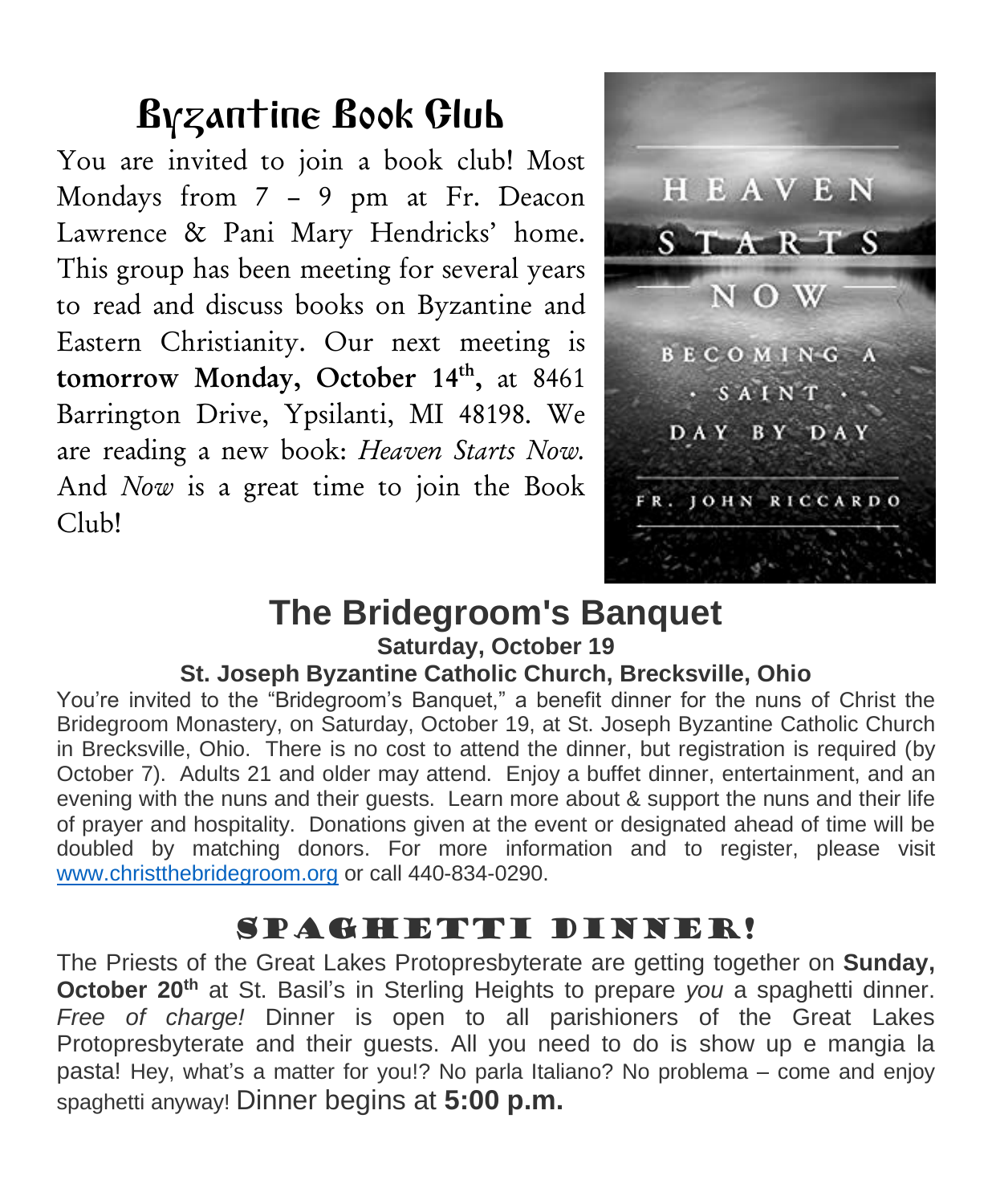

# 2019 Great Lakes Wedding Jubilarian Celebration.

Saturday, October 26<sup>th</sup> at St. Michael Byzantine Catholic Church in Flushing Hierarchical Divine Liturgy at 5:00pm followed by a Dinner.

It's that time of year once again to celebrate with Bishop Milan and our Wedding Jubilarians, the occasion of their  $25<sup>th</sup>$ ,  $50<sup>th</sup>$ ,  $55<sup>th</sup>$ ,  $60<sup>th</sup>$ ,  $65<sup>th</sup>$ ,  $70<sup>th</sup>$ ,  $75<sup>th</sup>$ ,  $80<sup>th</sup>$  Wedding Anniversary. The Jubilarian Couples are the guests of the Bishop. All parishioners and guests of the Jubilarians will be charged \$ 18.00 per person to cover the catering.

### What a menu!!!!

*Menu:* Roast Beef, Baked Chicken, Turkey and Stuffing, Red Skin Potatoes, Rice Pilaf, Salad and Dressing, Mixed Fruit Salad, Corn, Green Bean Almandine, Potato Salad, Dessert and Beverages.

### **RESERVATION DEADLINE IS: Saturday, October 12th, 2019**

# **Slavic Merchandise Sale**

Oles Cheren and Lyubov Yesyp, dba Cataract Press from Parma, OH, will visit our parish again on **Sunday, October 27th**. They will set up in the hall a large selection of religious and Slavic merchandise, including books, CDs, DVDs, greeting cards, maps, magnets, Tshirts, embroidery, and jewelry. A percentage of the proceeds will be donated to our parish. We encourage both parishioners and guests to take advantage of this extraordinary opportunity.

# 50th Annual Holubky dinner

St. George Byzantine Catholic Church in Bay City will again this year be serving holubky (stuffed cabbage rolls) buffet style. The dinner is on **October 27th** from 11:30am until 4:30pm. The cost for adults is \$12 and for children 6-12 is \$6. 5 & under: free. Take outs: \$12. 2 lb. container: \$13.

Menu: Stuffed cabbage, Mashed Potatoes & Gravy, Squash, Corn, Sweet & Sour Cabbage, Bread, Dessert, & Beverage. There will also be a 50/50 Raffle, a Bake Sale, and Open House. Come one come all! For more information, email[: stgeorgebyzantine@att.net](mailto:stgeorgebyzantine@att.net) or call Anne at 989-662-7169.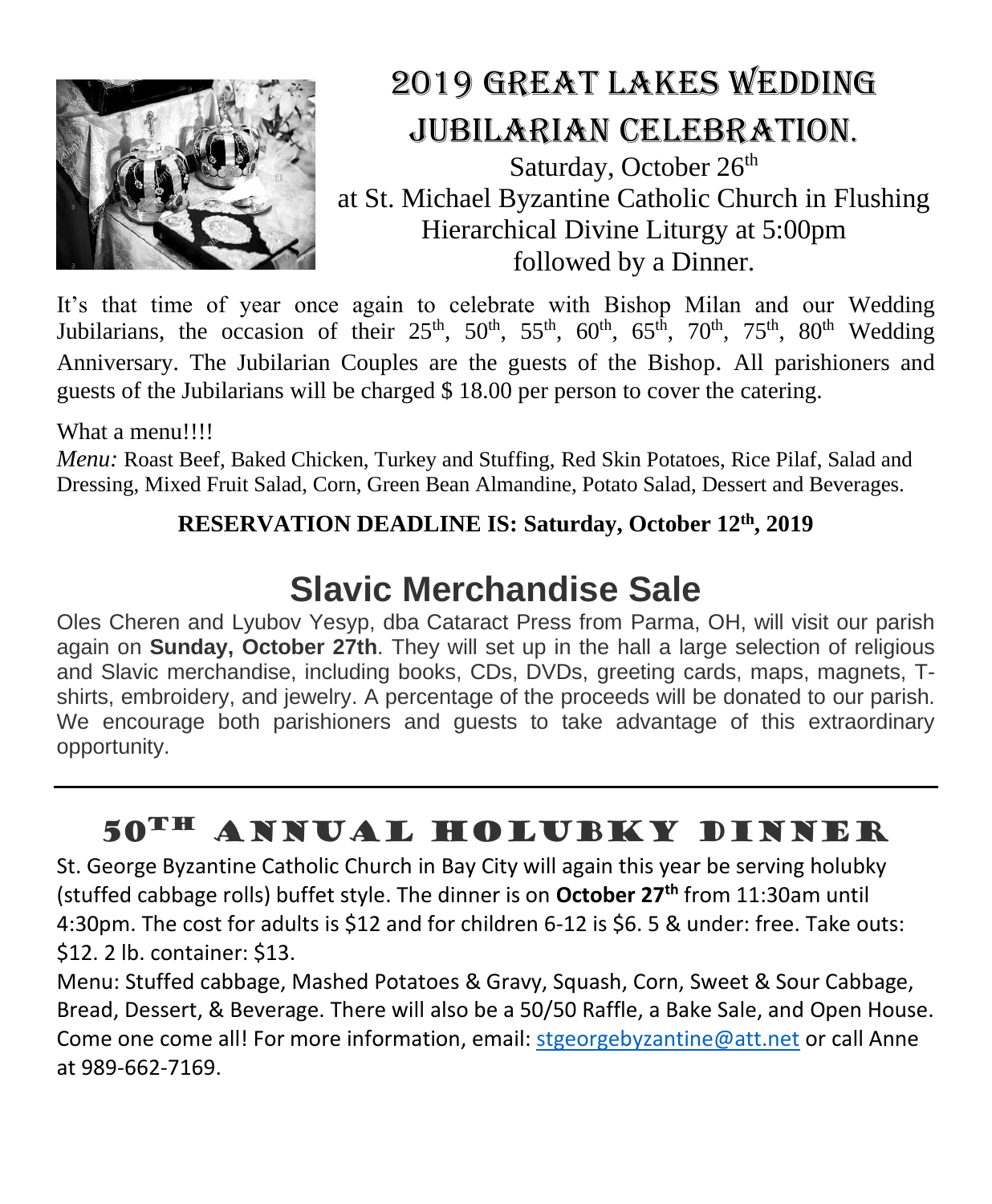# Also: Stuffed cabbage to Go!

St. George Byzantine Catholic Church (204 North Van Buren, Bay City, MI 48708) is now taking orders for their delicious stuffed cabbage, which will also freeze well. A jampacked 2 lb container is \$13. Pick-up is Saturday, **November 9th**, 4-6pm and Sunday, November 10th , 12:30 – 2pm. To order, email: [stgeorgebyz@gmail.net](mailto:stgeorgebyz@gmail.net) or call Anne at 989-662-7169 or Nancy at 989-667-9975.

# Men's Day of Reflection

*Men of the parish:* Please mark your calendars and plan to attend the Men's Day of Reflection on Saturday, **November 16th**, 2019 at St. Nicholas Byzantine Catholic Church, 23300 King Drive, Clinton Township, Michigan. This Day will be geared for a male spirituality in preparation for the Birth of Our Lord during the St. Philip's Fast. The Day will begin with a continental breakfast at 8:30 a.m. This is a FREE event. Come and join us! To register, please call the parish at 586-791-1052 or through email at: stnicksbyzantine@yahoo.com.



October 31st 6-8pm, in the parish office lot

- $\sim$  Free event for the whole family
- $\sim$  Wear a costume, decorate your trunk (no witches or demons, nothing evil or demonic) and bring treats to pass out
- $\sim$  set up at 5pm
- $\sim$  Visit with old friends and new
- $\sim$  Free Chili and Cider
- ~ Donations welcome!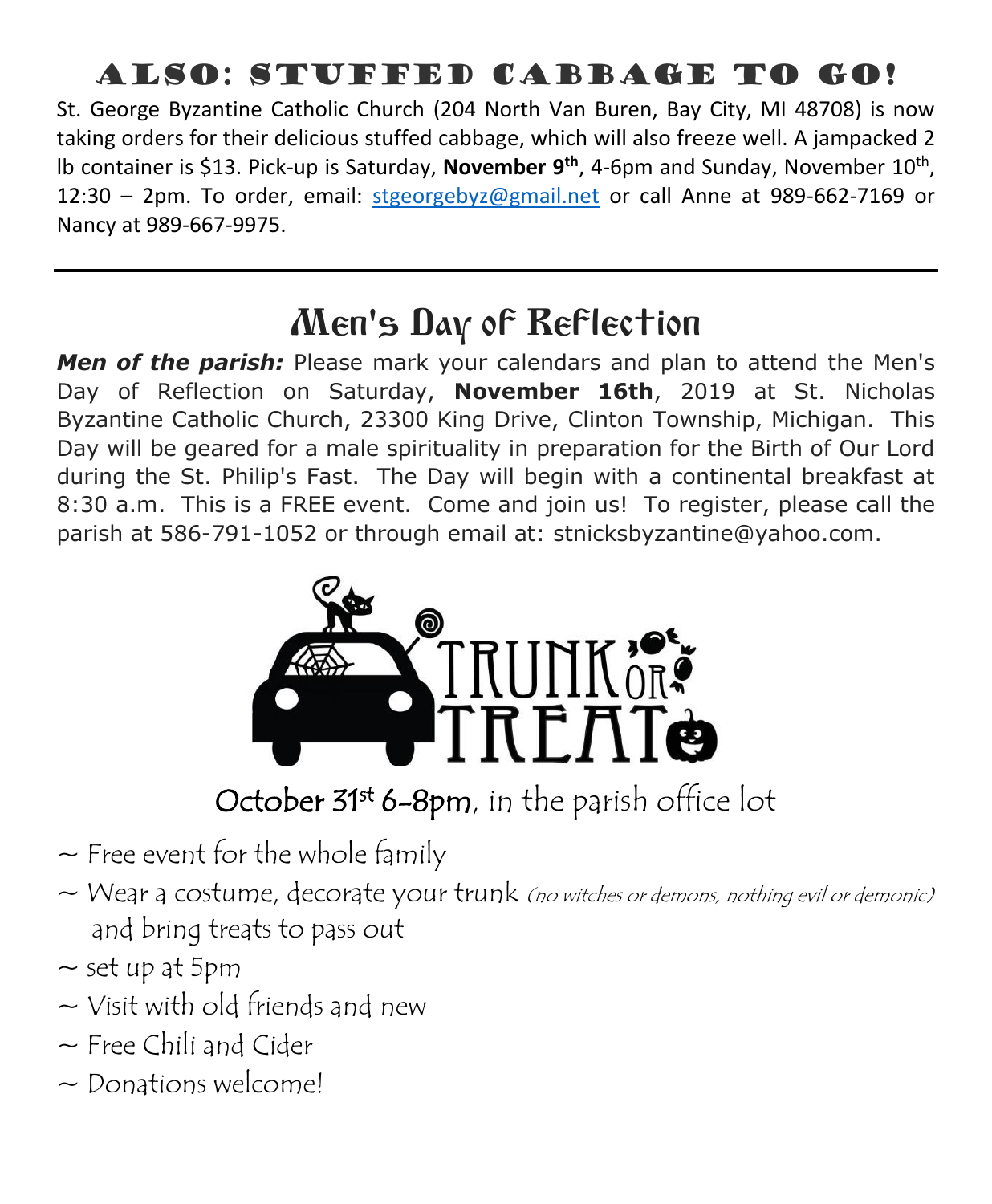

### 5000 Rockside Rd. Suite 310, Independence, OH 44131 (216) 741-8773 parma.org

Bishop Milan Lach, S.J.

*Bishop of Parma*

Rt. Rev. Mitred Archpriest Marek Visnovsky: ext. 6; frmvisnovsky@parma.org *Director of Vocations*

Laura Ieraci: ext. 3; horizons@parma.org *Editor of Horizons Newspaper*

Fr. Deacon William Fredrick: 216-469-1425; wfredrick@parma.org *Safe Environment Coordinator*

Dr. Sharon DiLauro Petrus: ext. \*; 330-958-9630 *Victim's Assistance Coordinator*

# **CHARITABLE GIVING**

"I command you, you shall open wide your hand to your brother, to the needy, and to the poor" (Deut. 15:11).

Since our last contributions,

for the Church in Central & Eastern Europe, we have collected \$71 for the Catholic Home Missions, we have collected \$146 for the retirement of our religious sisters, we have collected \$212

# **OPPORTUNITIES FOR SERVICE**

**Join the Guild!** The Guild is dedicated to caring for and beautifying our holy place and all the appointments for our Divine worship. All are welcome to join the Guild. They meet **Sunday, October 13th**, after Divine Liturgy. Come and see!

**Join the workers!** Please join the workers every Thursday for our weekly parish work day.

**Join the cleaners!** Please contact Louise Dalbo to volunteer to clean the church for any particular week you're able. Or, get your name put in the rotation of regular church cleaners.

**The Osentoski & Sutyak Families** are scheduled to clean the church this week. Many thanks to **the Russell Family** and to all who worked and cleaned these past two weeks. May God grant them many years!